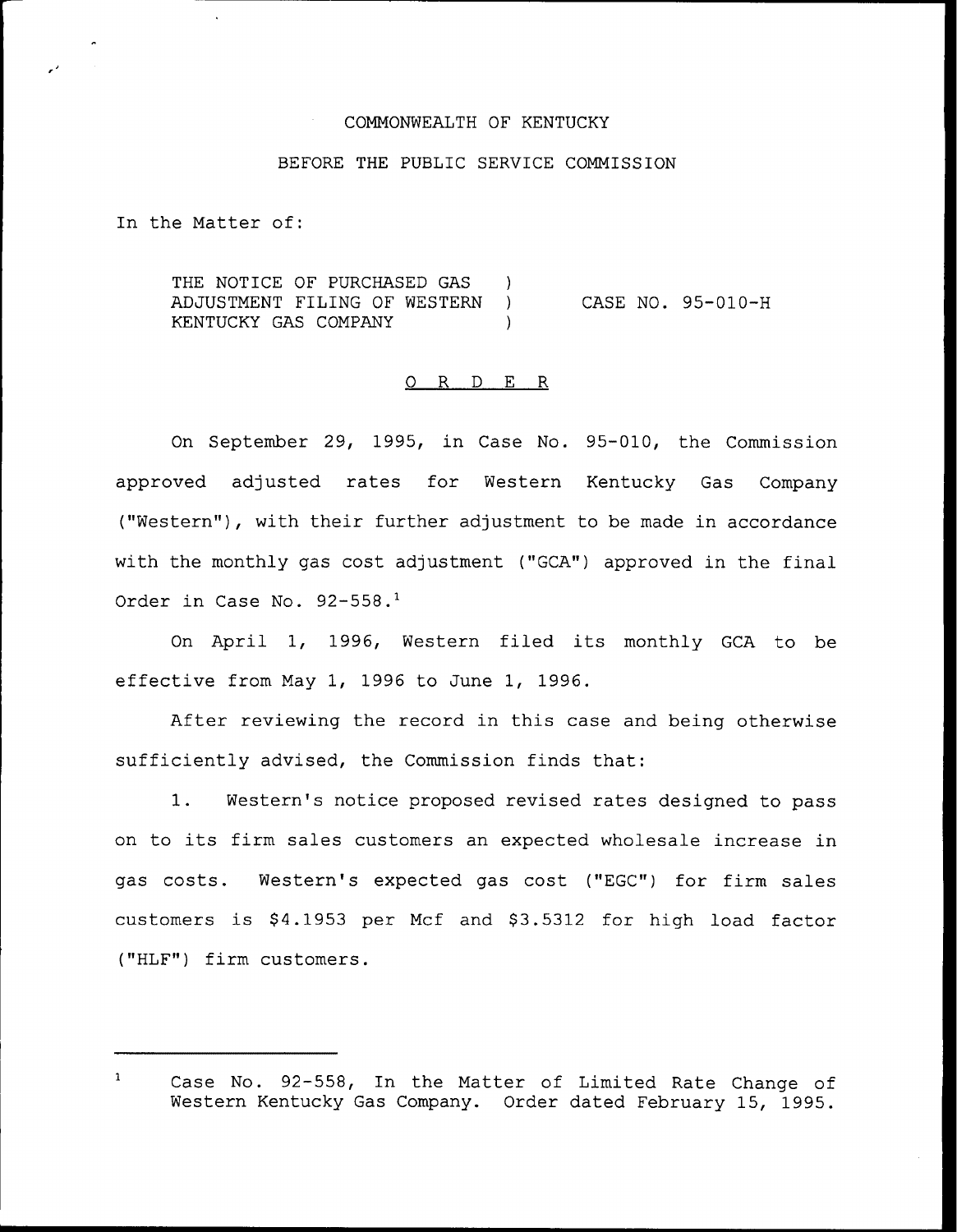Western also proposed to pass on to its interruptible customers a wholesale increase in gas costs. Western's proposed EGC for interruptible sales customers is  $$3.5312$  per Mcf.

2. Western has no current supplier refunds. Total refund factors of 9.05 cents per Mcf for firm sales customers and 6.69 cents per Ncf for interruptible customers reflect adjustments from previous months.

Western's notice likewise set out no current refund adjustments for transportation customers. Total refund adjustments of 3.09 cents for T-2 firm and .73 cent per Mcf for T-2 interruptible transportation customers reflect previous month adjustments.

3. Western's notice set out the 6-month correction factor ("CF") of (12.10) cents per Mcf which will remain in effect until October 1, 1996. The CF is designed to recoup net over-collections of gas cost from the 6-month period ending December 31, 1995.

4. These adjustments produce gas cost adjustments of \$.5507 per Mcf for firm sales customers, \$.6684 per Mcf for HLF customers, and \$.6920 per Mcf for interruptible sales customers.

5. The rate adjustments in the Appendix to this Order are fair, just, and reasonable, in the public interest, and should be effective for final meter readings on and after Nay 1, 1996.

 $-2-$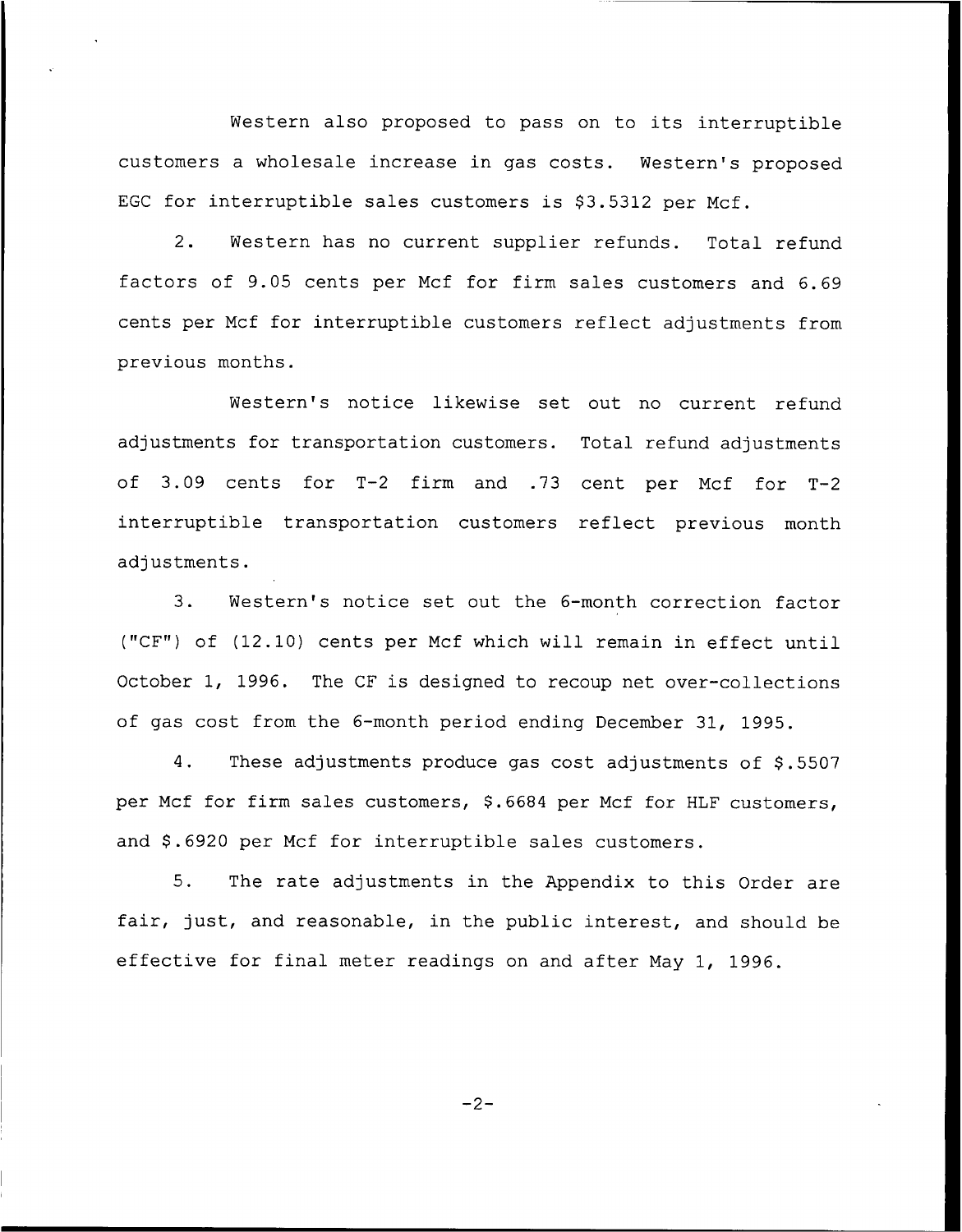IT IS THEREFORE ORDERED that:

1. The rates in the Appendix to this Order are fair, just, and reasonable and are approved effective for final meter readings on and after May 1, 1996.

2. Within 30 days of the date of this Order, Western shall file with the Commission its revised tariffs setting out the rates authorized in this Order.

Done at Frankfort, Kentucky, this 29th day of April, 1996.

PUBLIC SERVICE COMMISSION

Frea thi man!

Vice Cha*ll*rma

Commissione

ATTEST: